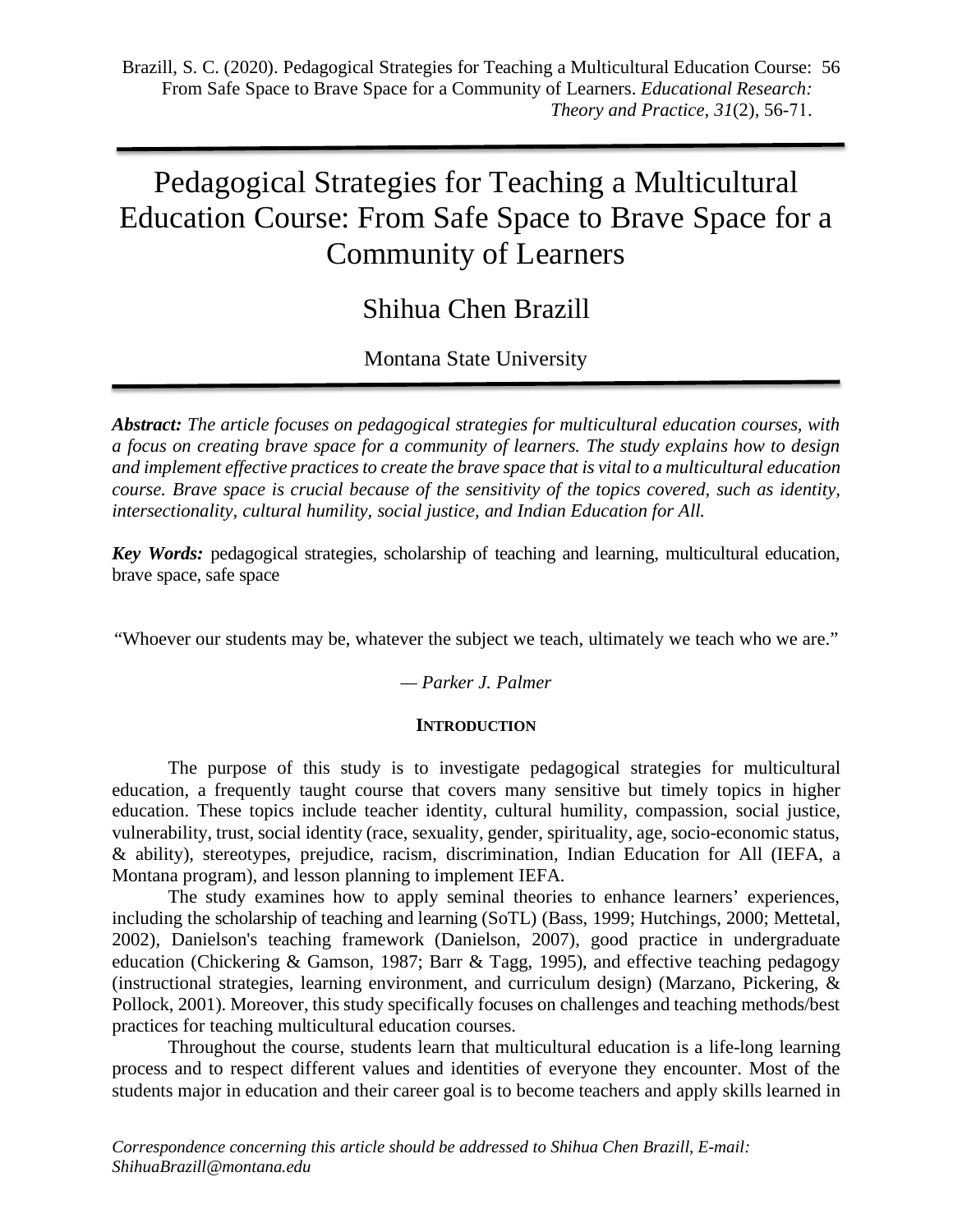the course. It is vital for them to learn how to respect multiple intelligences and create an inclusive, diverse, equal, and supportive classroom climate and learning environment as pre-service teachers. As multicultural educators, students learn to develop knowledge awareness, skills, and actions (Howe & Lisi, 2018).

The topic of this study, i.e. the scholarship of teaching and learning in multicultural education, is important and relevant in today's world because multicultural education has become embedded in the higher education system as the student population has become more diverse. Specifically, the purpose of this study is to examine factors that affect student perceptions of their learning experiences in a multicultural education course. This study focuses on the following research questions:

*RESEARCH QUESTION 1***.** What pedagogical strategies contribute to the student learning experience?

*RESEARCH QUESTION 2*. How to best align course outcomes and assessments techniques to help students learn about the course content/topics/themes?

*RESEARCH QUESTION 3.* How does the quality of the learning environment contribute to the overall learning experience?

## **LITERATURE REVIEW**

The literature review focuses on SoTL, safe space, and brave space as a theoretical framework for the study.

#### **SCHOLARSHIP OF TEACHING AND LEARNING (SOTL)**

The study builds on the framework of SoTL, which is defined as a systematic inquiry into reflective teaching to improve the quality of student learning in higher education (Ashwin, Boud, Coate, Hallett, & Keane, 2015; Bowen, 2010; Miller-Young & Yeo, 2015). Felten (2013) conceptualized the principles of good practice in SoTL, which include inquiry focused on student learning, grounded in context, methodologically sound, conducted in partnership with students, and making teaching appropriately public. Gilpin & Liston (2009) confirmed that teaching is a public act and an act of community building and knowledge sharing, and not a private act. Cranton (2011) and McKeachie & Svinicki (2013) underlined the importance of relationships between instructor and students in order to build a community of learners based on shared experiences that influence the learning experience.

Furthermore, Trigwell & Shale (2004) identified the relationship between teaching and scholarship, which views teaching as a public act through scholarly inquiry and exchange of ideas through publication that is open to critique and helps students grow personally and intellectually. The instructor's pedagogical content knowledge is vital in teaching and learning practices, which then directly influences learning outcomes and experiences.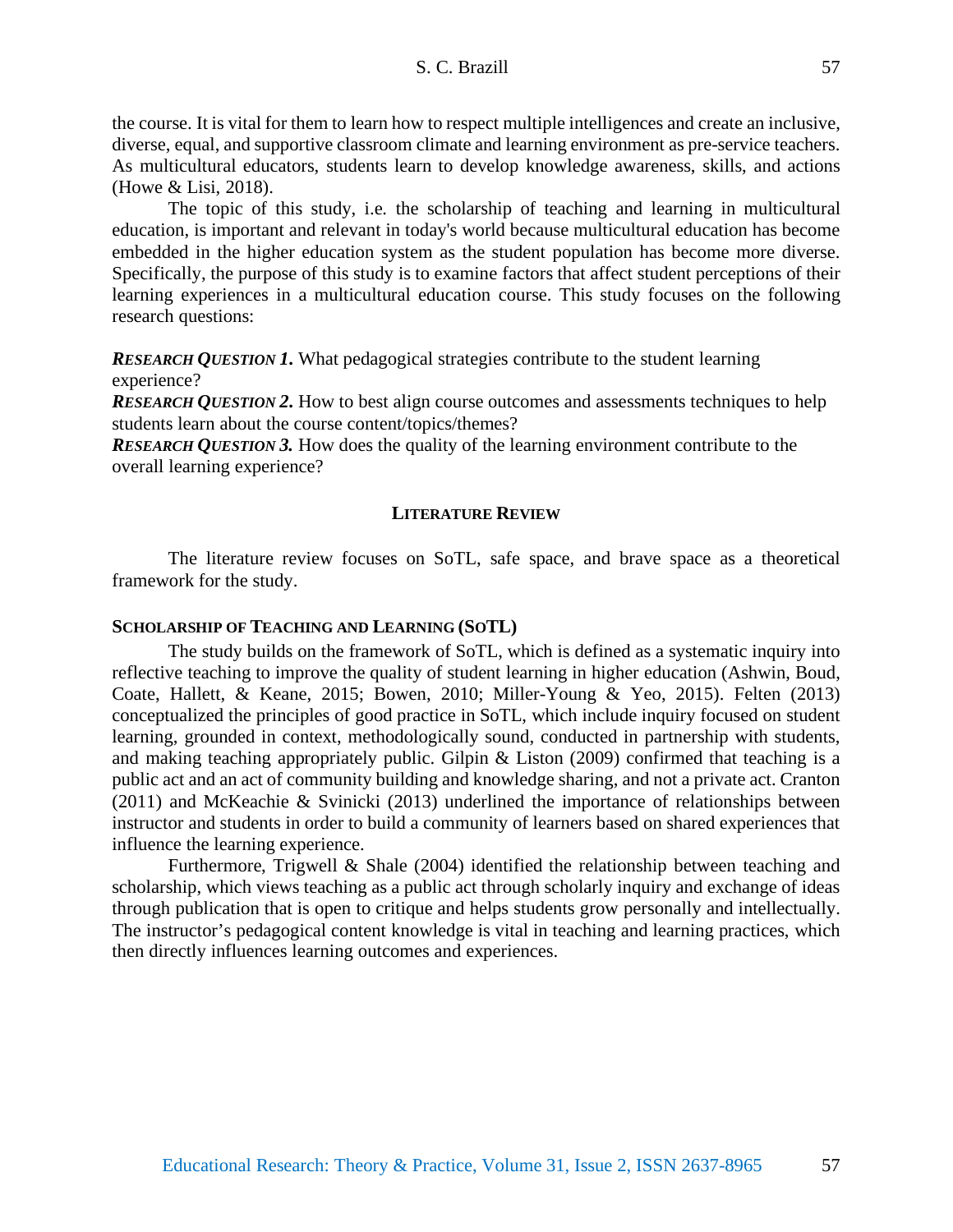

*Figure 1.* Components of a model of scholarship of teaching. Retrieved from "Student learning" and the scholarship of university teaching," by K. Trigwell, & S. Shale, 2004, *Studies in Higher Education*, *29*(4), 523-536. p.530. Copyright 2012 by Routledge Taylor & Francis Group.

Moreover, Trigwell, Martin, Benjamin, & Prosser (2000) stated that teachers who practice SoTL conduct action research with pedagogical content knowledge, publish in international scholarly journals, engage with the literature of teaching and learning, perceive teaching in a student-focused way, and communicate ideas and practices to the public with assessment and evaluation purpose. For example, Myers (2008) found that female faculty are more likely to engage SoTL to inform their teaching based on their identity and teaching experience across the four key activities of teaching issues, including reviewing the literature, talking with colleagues, consulting campus experts, and using assessment data.

The SoTL framework is a practical approach to improve teaching and learning outcomes. Therefore, this study practices SoTL to enhance students learning through systematic inquiry to identify what works and what does not work when teaching multicultural education courses. For instance, Gloria, Rieckmann, & Rush (2000) studied issues and recommendations for teaching an ethnic/culture-based course. Some of their findings indicated that small groups offer a safer, more intimate environment for students to exchange knowledge and perspectives with classmates, thus students are more willing to open up when discussing contested multicultural issues. Moreover, Gloria, Rieckmann, & Rush (2000) concluded an issue with some students viewing the course as a requirement while others may consider it critical to their personal and professional growth for the whole student identity development.

Likewise, it is helpful to keep in mind the seven good practices in undergraduate education and instruction (Chickering & Gamson, 1987; Brazill, 2019c):

- 1. Encourage contact between students and faculty;
- 2. Develop reciprocity and cooperation among students;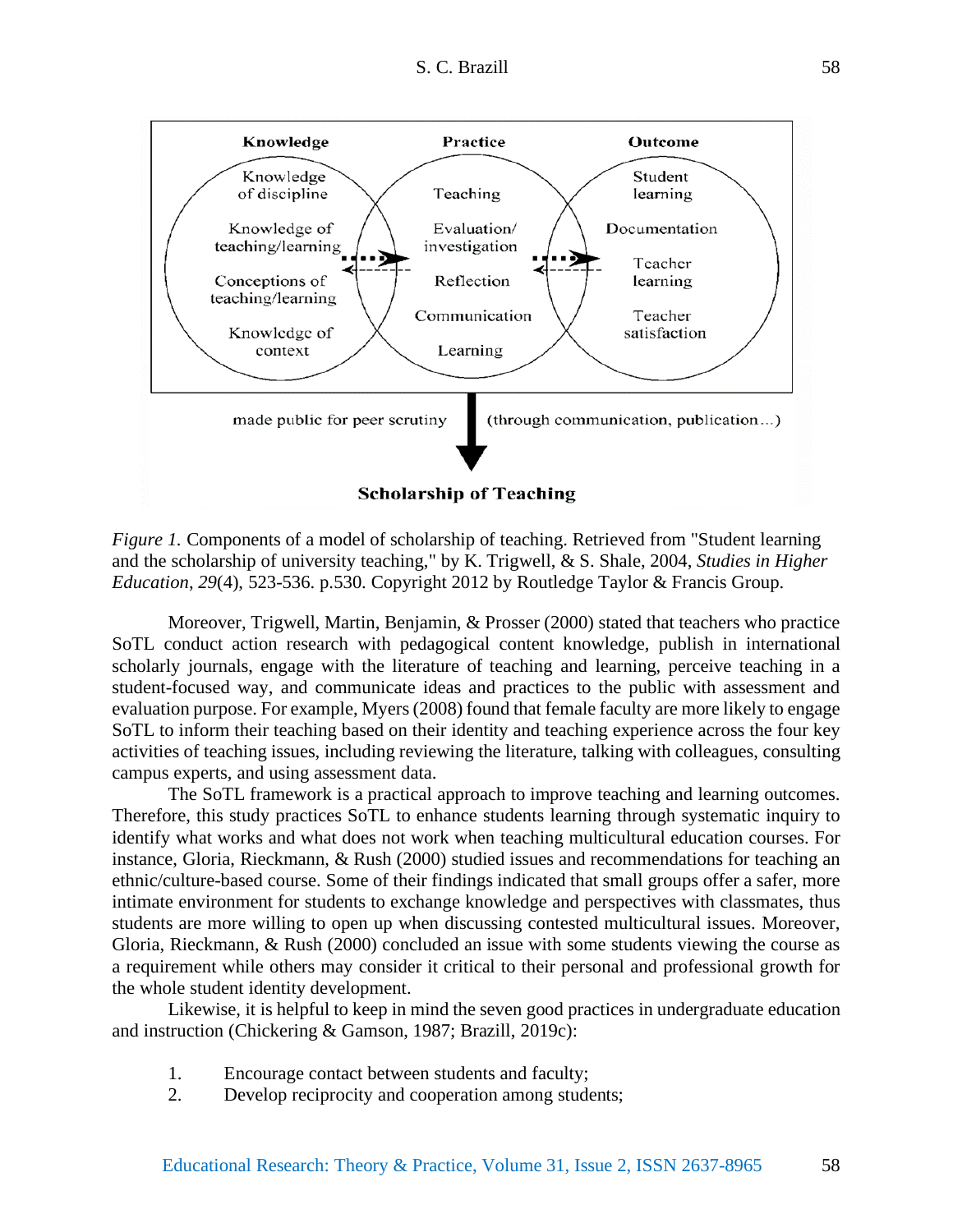- 3. Encourage active learning;
- 4. Give prompt feedback;
- 5. Emphasize time on task;
- 6. Communicate high expectations; and
- 7. Respect diverse talents and ways of learning.

These practices are vital for creating an inclusive classroom learning environment and contribute to positive learning experiences. Furthermore, as shown in Figure 2, the National Research Council (2000) defined what we know about learning empirically and how educators can intentionally select teaching techniques and pedagogies to serve students' learning experiences. Action research represents another approach to enhancing teacher learning by proposing ideas to a community of learners (National Research Council, 2000).



*Figure 2.* With knowledge of how people learn, teachers can choose more purposefully among techniques to accomplish specific goals. Retrieved from "*How People Learn: Brain, Mind, Experience, and School: Expanded edition*," by National Research Council. (2000). National Academies Press.

#### **FROM SAFE SPACE TO BRAVE SPACE FOR A COMMUNITY OF LEARNERS**

Safe space and brave space are important context for SoTL. Safe space is established through mutual respect built on group norms. Brave space focuses on the responsibility of individuals to determine how far outside of their comfort zones they are willing to go in contributing to class discussion. The two are complementary because safe space is the foundation of brave space. The two can conflict because safe space protects students from psychological harm and insures that they feel emotionally safe without being judged by their peers (Milner, Cunningham, Delale-O'Connor, & Kestenberg, 2018; Rechtschaffen, 2016).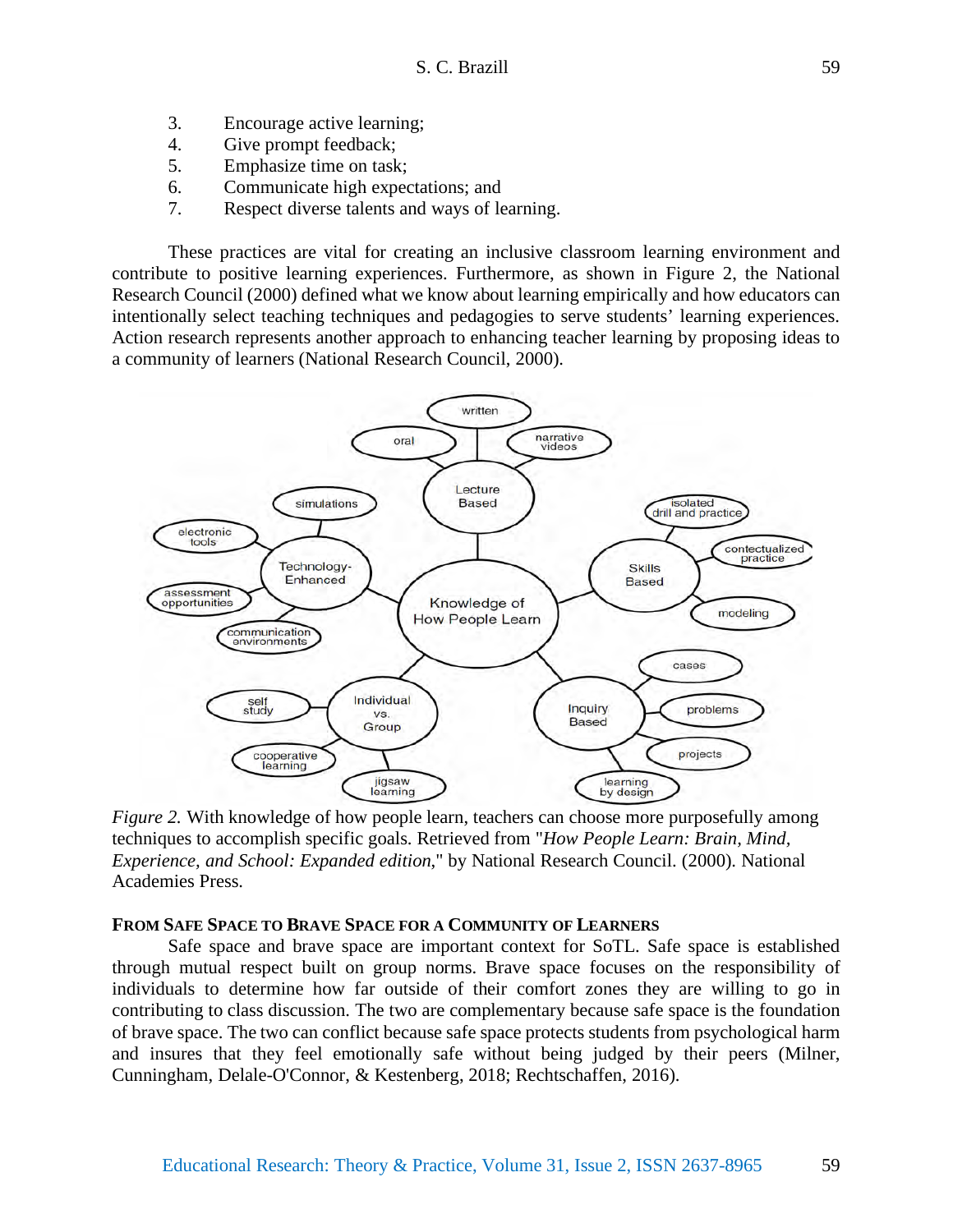Rom (1998) identified safe space as vital for challenging classroom discussions about identity, for example, discussions involving LGBTQA, race/ethnicity, social class, sexuality, or religion. Further, Mae, Cortez, & Preiss (2013) believed that safe spaces promote effective student learning when exchanging ideas about difficult topics such as multicultural issues. In contrast, brave space allows students to take risks when discussing diversity issues by creating a supportive learning environment. Arao & Clemens (2013) first defined brave space as a tool to discuss controversial and sensitive issues regarding diversity and social justice. They argued that the concept of safe space that is commonly known is insufficient for creating an inclusive learning community. Thus, "you should aim to be brave. Some of the most profound learning experiences happen when we are teetering on the edge of our comfort zones..." (Ashlee & Ashlee, 2015, p.19). The area of vulnerability just beyond our comfort zones is called brave space, and it provides opportunities for immense personal growth (Ashlee & Ashlee, 2015).

## **DESIGN AND METHODOLOGY**

The research used mixed methods, including a survey and qualitative content analysis. This section was organized into instrumentation, data collection, and participants.

#### **INSTRUMENTATION**

The survey instrument examined students' perceptions of their learning experiences in multicultural education courses, with questions including course content/topics/themes as well as the classroom learning environment. The survey constructs were based on National Research Council (2000) as how to create a learner-centered environment. The classroom dimensions are important to the construction of a safe space and brave space because they are the context in which students interact with the teacher, each other, course content, and the learning community. Survey questions for this study were grouped into the following four categories:

- 1. Student perceptions of the quality of their overall learning experience in the course;
- 2. How much students learn about the specific course content/topics/themes;
- 3. How the learning environments (classroom discussion/engagement/participation, peer interactions, student-teacher interactions, safe space, brave space, and guest speakers) influence the quality of their learning experience; and
- 4. Specific written comments about the course.

The survey questions were designed using a Likert scale (Harpe, 2015) with a range of 1- 5. One represents negative and five represents positive. The survey questionnaire was designed to understand the student learning experience in relationship to the course content and classroom learning environment. The principle aim was to collect information about students' perceptions of their learning experience in multicultural education courses. Specific survey questions were developed to investigate the research questions, including demographic information, such as age, degree, major, gender, education level, and political affiliation.

Pre-tests of the survey were conducted in order to ensure that all the survey questions were comprehensible. Participants were asked to answer the survey questions truthfully and accurately to the best of their abilities. The criteria for the pre-tests are as follows (Brazill, 2016; Brazill, Masters, & Munday, 2016):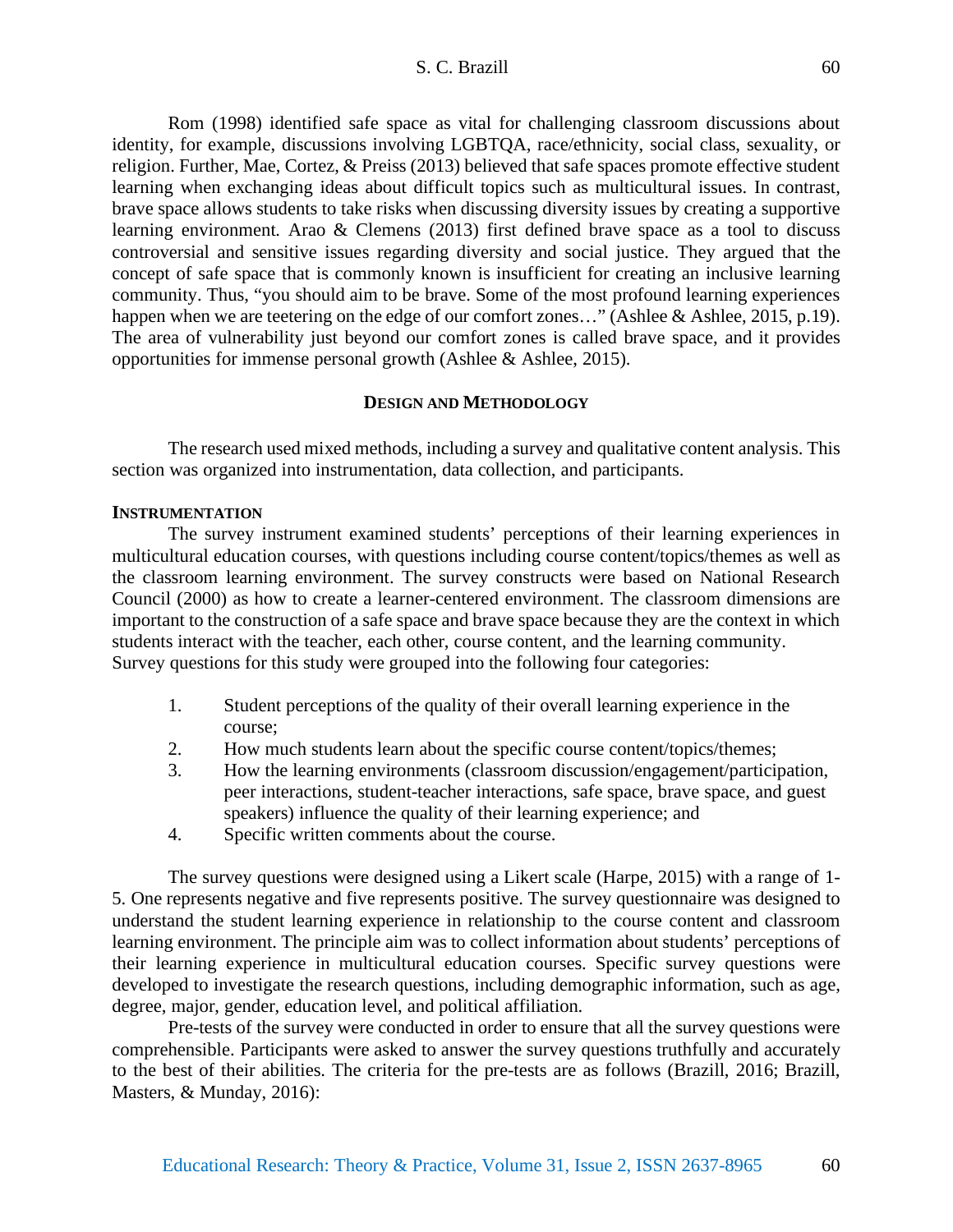- 1. Three students were selected to participate in the pre-test;
- 2. Pre-test surveys were not included in the formal survey; and
- 3. Necessary changes were made to the survey questions after the pre-test.

## **DATA COLLECTION**

With IRB approval, the author collected data at a university which comprised of four sections from the Fall 2018 semester and three sections from the Spring 2019 semester. The survey was conducted in person to ensure maximum validity, a higher response rate, and higher quality of the data. Meeting in person with each survey group may mean the subjects would be more willing to complete the questionnaire with better results (Brazill, 2016). The survey took approximately 10-15 minutes for students to complete during class time.

## **PARTICIPANTS**

Table 1 shows the survey participant groups' breakdown by demographic information. Although 200 surveys were collected, respondents did not necessarily answer every question. The average response rate was 82.7%. Students were enrolled in multicultural education courses at a land grant university located in a small city in the northern Rocky Mountain region of the United States. The university has about 17, 000 students with a R1 research Carnegie ranking.

| Gender                       |             |  |
|------------------------------|-------------|--|
| Males                        | 62 (31.0%)  |  |
| Females                      | 138 (69.0%) |  |
| <b>Education Level</b>       |             |  |
| Freshman                     | 3(1.6%)     |  |
| Sophomore                    | 96 (50.5%)  |  |
| Junior                       | 68 (35.8%)  |  |
| Senior                       | 17 (8.9%)   |  |
| Masters                      | 6(3.2%)     |  |
| <b>Political Affiliation</b> |             |  |
| Republican                   | 44 (27.5%)  |  |
| Democratic                   | 64 (40.0%)  |  |
| Independent                  | 52 (32.5%)  |  |

*Table 1: Descriptive Data and Demography Statistics of the Sample Characteristics*

Finally, the study uses qualitative content analysis (Hsieh, & Shannon, 2005; Schreier, 2012) to examine students' written comments. Content categories were developed from the research questions. Students' written comments from the survey and final reflection assignments were then analyzed as samples. The coding themes were then categorized to align with the survey results. In the content analysis, written comments demonstrated the scholarship of teaching (SoTL), pedagogical practices, and learning outcomes.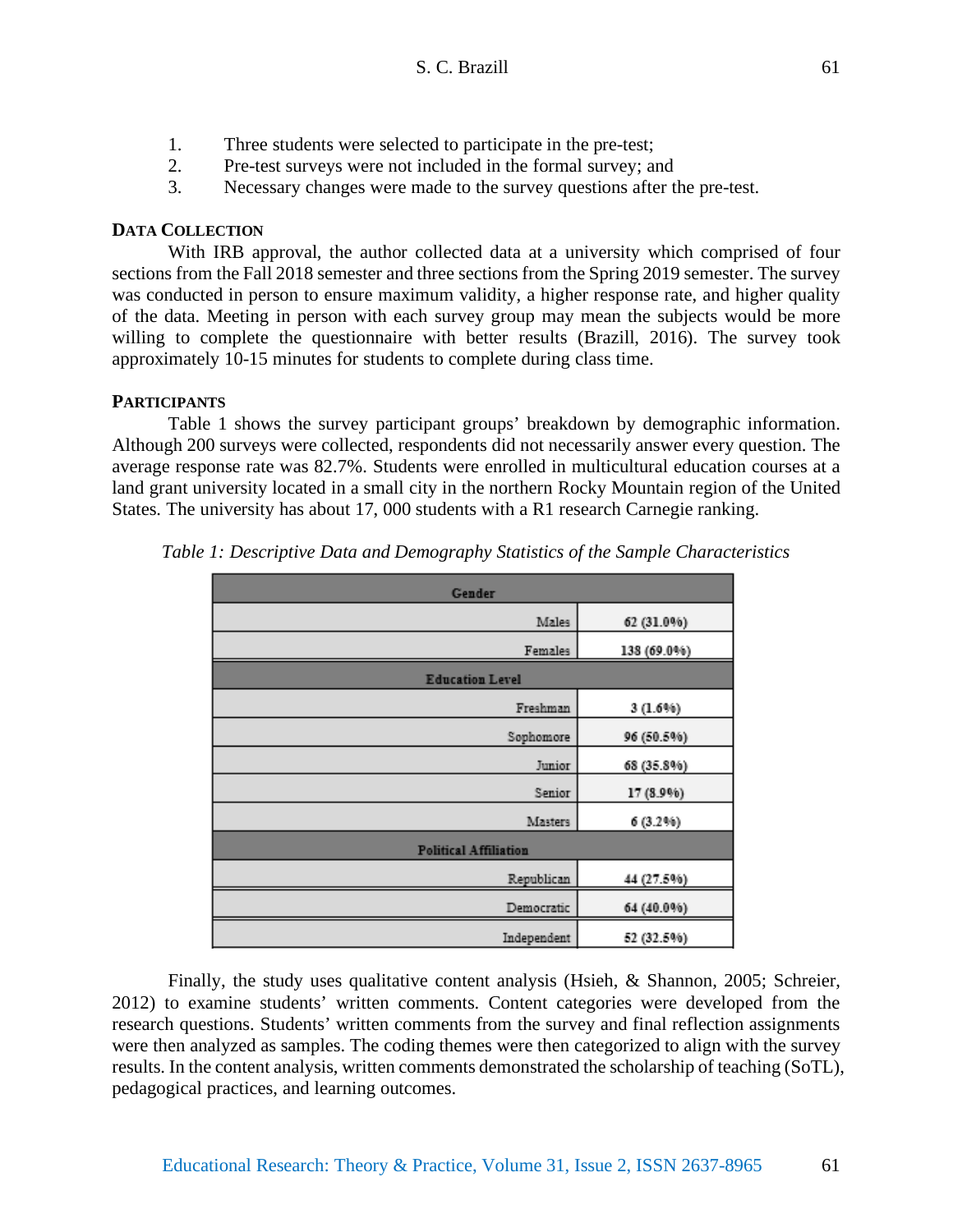#### **ANALYSIS OF DATA**

Results were based on the student survey and students' written comments. The survey results focused on two major issues related to the research questions. First, how does each aspect of the learning environment associate with student's overall quality of learning experience? Second, how does each selected course topic/theme associate with student's overall quality of learning experience? The analysis of the results revealed two common themes (1) learning environments & learning experiences and (2) course topics & learning experiences.

# **THEME 1: LEARNING ENVIRONMENTS & LEARNING EXPERIENCES**

In the case of the multicultural education course, instructors should employ teaching pedagogies that draw out and work with the pre-existing understandings that students bring with them. For instance, the study results showed that students found it helpful and vital if instructors use the following three main pedagogical strategies (1) model cultural humility through classroom discussions and guest speakers, (2) create learning environments that embrace safe space and brave space, and (3) build positive teacher-student relationships and peer interactions in the learning environments. These pedagogical strategies were discussed in-depth as how they should be carried out in the classrooms. They were based on the rankings of student perceptions of each aspect of the learning environment and written comments.



*Figure 3.* Learning environment and quality of student's learning experience.

*PEDAGOGICAL STRATEGY 1: MODEL CULTURAL HUMILITY THROUGH CLASSROOM DISCUSSIONS AND GUEST SPEAKERS.* Students were active participants who formed a community of peer learners through collaborative and cooperative learning with small group and large group discussions (Fisher, 2013). Furthermore, this course allowed opportunities for students to co-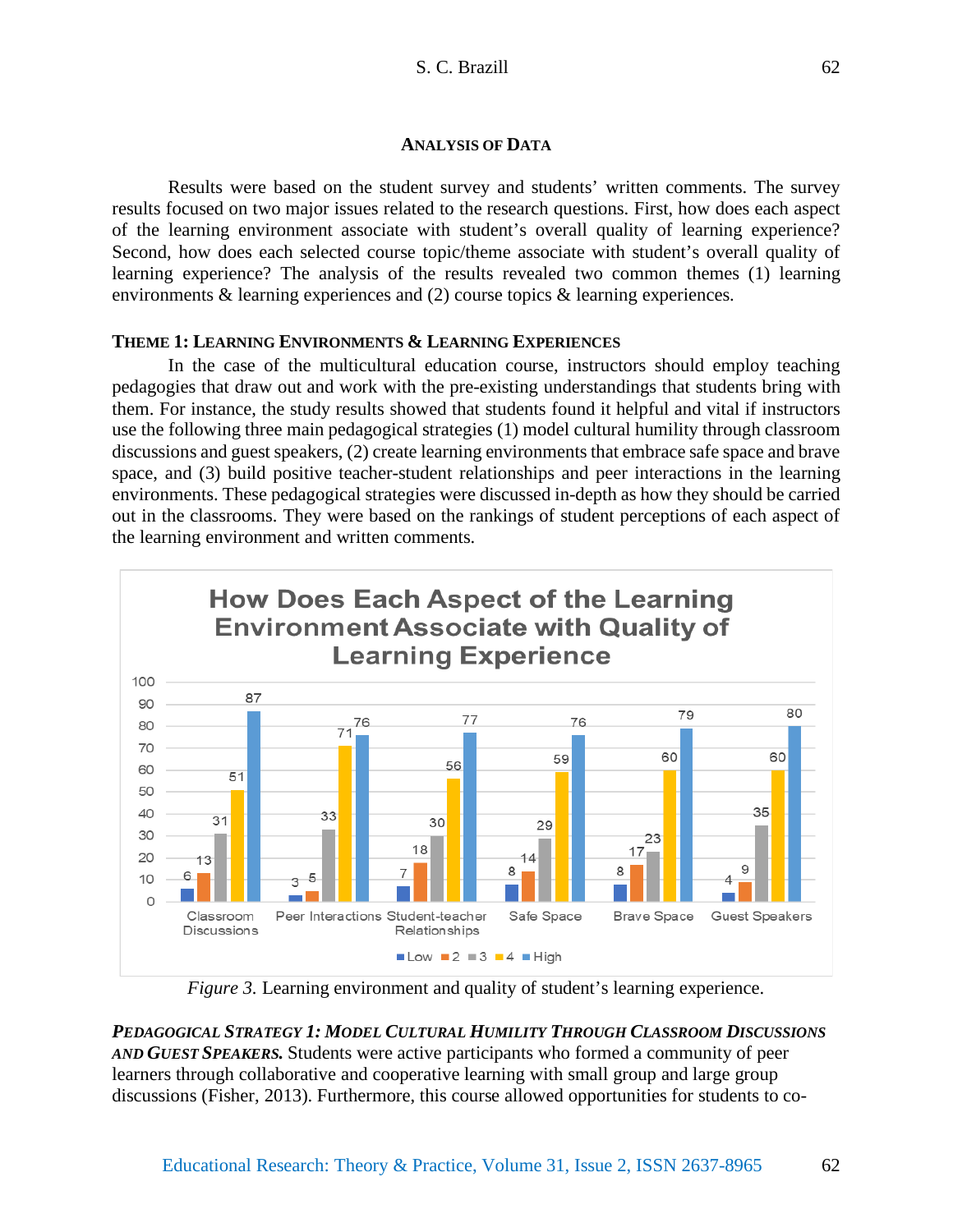teach and facilitate discussions with instructors. Another learning environment intentionally designed to foster a positive student experience was inviting guest speakers who were passionate and knowledgeable about certain course topics to share their stories and model cultural humility. The guest speakers were aware of the course outcomes and how to link the guest lectures/course content/discussions to student multicultural experiences and identity, i.e. where they come from (rural vs. urban), their religion, race/ethnicity, gender, age, socioeconomic status (class) etc.

Written comments from student perspectives about cultural humility emphasized the importance of humility throughout classroom discussions and guest speaker presentations:

#### Student 1 stated:

Cultural humility is more than being kind. Cultural humility is the willingness to understand why a person acts a certain way, the ability to not look a person just on the outside, and to appreciate places that you might not come from.

# Student 2 shared:

Multicultural Education was one class in the Education Program that I feel really helped me to grow as a person. This course really made me feel comfortable exploring my own identity and how it has been impacted by different aspects of my culture. It allowed me to realize that everyone has an identity and a culture that impacts their lives, and the importance of recognizing this in order to establish a strong sense of who we are. In addition to this, I now understand cultural humility and different strategies for teaching in a multicultural classroom from the instructor and guest speakers. However, I would argue, due to each student's unique background and experiences, that every classroom is multicultural.

## Student 3 commented that

"cultural humility, to me, means the practice of inclusion. Individual culture shapes the way we think, interact, communicate, and transmit knowledge to others."

Mattingly, Durham, & Shupp (2018) supported the point of view expressed in the student quotations above. They argued that showing empathy, respect, trust, compassion, humility, and desire for mutual understanding is fundamental in bringing people together in a learning community. The course connects classrooms to community through inviting guest lecturers, facilitating panel discussions from the community, and implementing community activities such as the Growth and Enhancement of Montana Students (GEMS) project (Brazill, 2019a; Brazill, 2019b; Brazill, 2020b; Brazill, 2020c).

*PEDAGOGICAL STRATEGY 2: CREATE LEARNING ENVIRONMENTS THAT EMBRACE SAFE SPACE AND*  **BRAVE SPACE.** During the first class of the multicultural education course, instructors introduced "Touchstones for Safe and Trustworthy Space" (Palmer, 2017) and "Class Norms" to students. Then students divided into groups to establish their own norms for creating a safe space and to reflect on the question, "How do we want to be with each other?". Each group shared their norms, and together the class developed a list of class norms used throughout the semester. Safe space and brave space are fundamental for classroom discussions, given the fact that class participation, attendance, and courageous conversations account for 50% of a student's grade in the course. Brave space is the core to build trusting relationships among educators and learners as it allows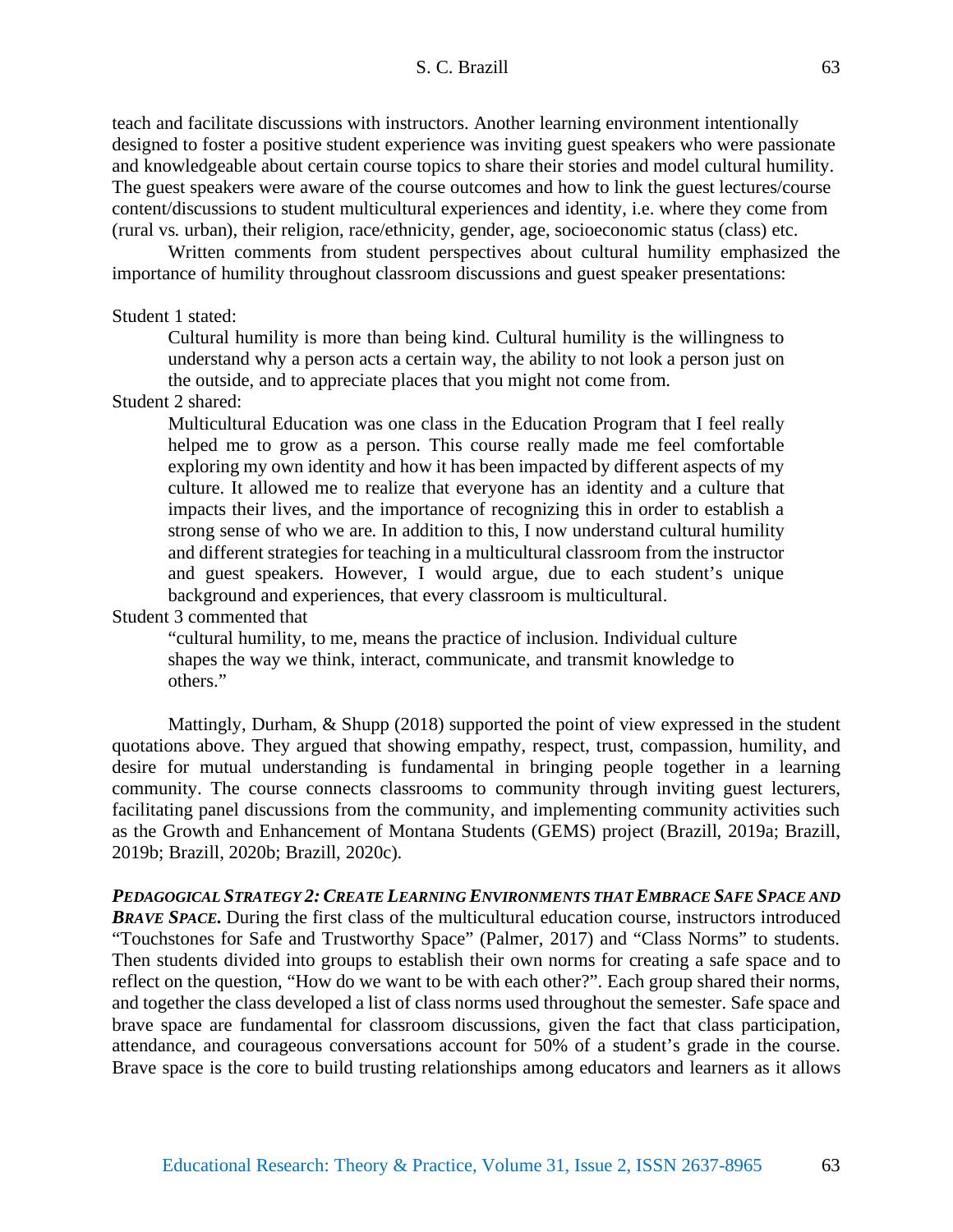them to connect on personal levels where students feel safe to speak freely (Ashlee & Ashlee, 2015).

Written comments from student perspectives about safe space and brave space emphasized the importance of these qualities to the learning environment:

## Student 1 stated:

Creating a brave safe is going to be an important goal in my own classroom someday. I had never heard of such a thing before this class, but I think that the concept is powerful and will create a positive student-teacher relationship. It will be important to me that I can be honest with my students about who I am, and I want them to feel the same way.

Student 2 noted:

As a teacher, I want to create a welcoming inclusive learning environment. Thinking about a brave space versus a safe space. I am aware some students may be a little slow to warm up, and all of them will come from different backgrounds.

# *PEDAGOGICAL STRATEGY 3: BUILD POSITIVE TEACHER-STUDENT RELATIONSHIPS AND PEER INTERACTIONS IN THE LEARNING ENVIRONMENTS.* Building positive teacher-student relationships is vital before, during, and after classes through the frequency and quality of interactions (Hagenauer & Volet, 2014). Tanaka (2016) emphasized positive teacher-student relationships as "teacher as learner, learner as teacher" (p.101).

Written comments from student perspectives emphasized the importance of building positive teacher-student relationships and peer interactions in the learning environment:

Student 1 stated:

I want to build positive relationships with each of my students and have a strong connection with who they are and how they learn. This will allow students to know they are welcome in the classroom and they can openly share their thoughts if they choose. "We teach who we are," a phrase that states the importance of creating meaningful connections with students in any level of education.

Student 2 noted:

The trust topic made me realize that giving my students the opportunity to trust me in the classroom; it will make the environment a place where my students will feel comfortable to talk to me. I want to be the person they come to when they have no one else, I want my students to feel safe, and I also want my students to trust each other and build new relationships with each other. Without that trust between me and my students, they will feel unsafe, they will feel isolated, and they will feel lost.

# Student 3 shared:

This class has not only inspired me to gain knowledge on diversity but also impact my role as a teacher because it has influenced me to incorporate more culture into not just my teaching, but my future endeavors. It has encouraged me to continue to grow my knowledge and humility of diversity and to use that to myself and other's advantage. This course has also taught me to incorporate vulnerability within my future classroom. I previously thought of vulnerability with a negative connotation, but I now know that vulnerability is such a positive thing, especially when it is experienced in a classroom between students and teacher.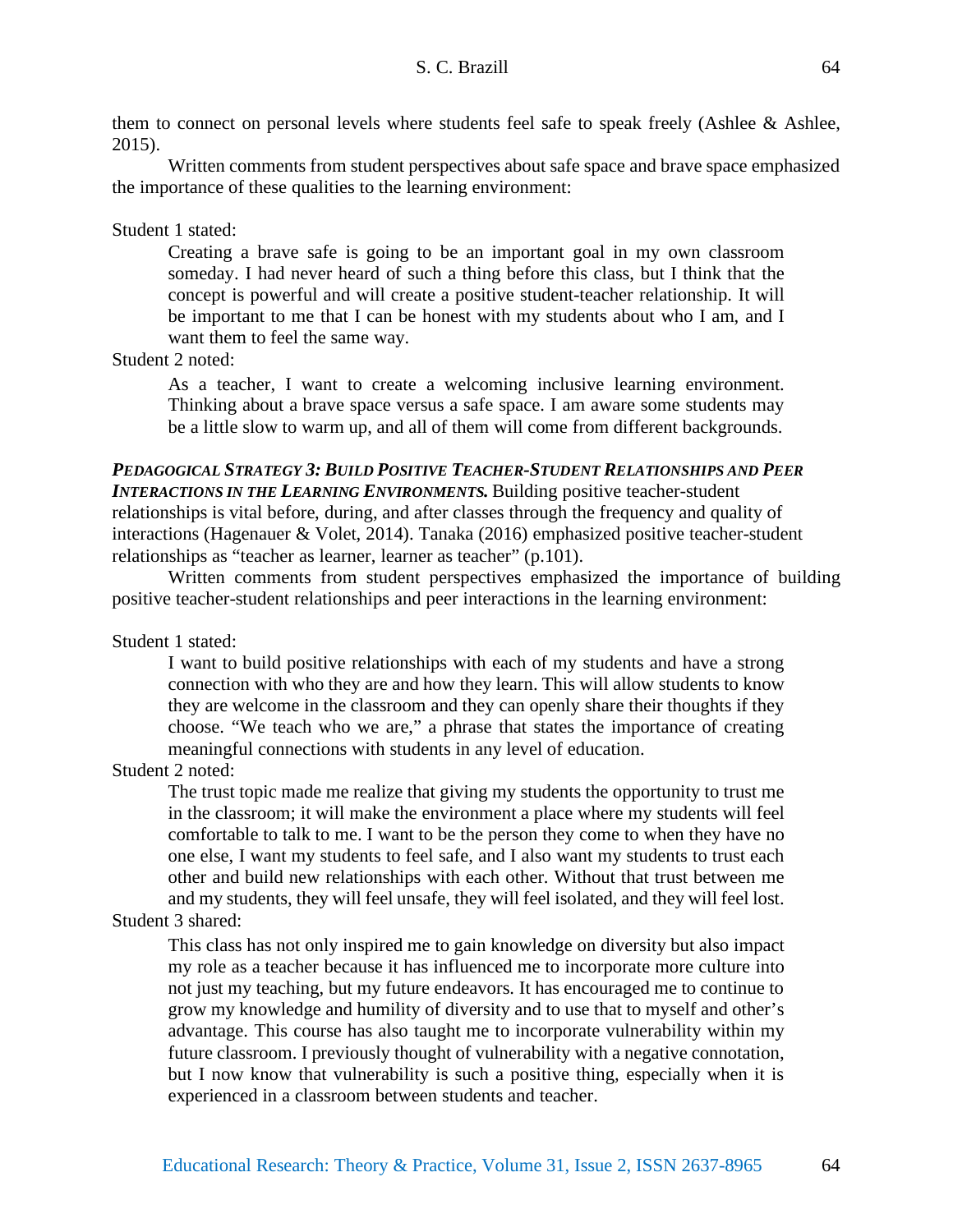| <b>Stage 1: Before Class (Preparation)</b>                                                                                                                                                                                                                                                                                                                                                                                                                                                                                                            |                                                                                                                                                                                                                                                                                                                                                                                                                        |                                                                                                                                                                                                                                                                                                                                                                                                                                      |
|-------------------------------------------------------------------------------------------------------------------------------------------------------------------------------------------------------------------------------------------------------------------------------------------------------------------------------------------------------------------------------------------------------------------------------------------------------------------------------------------------------------------------------------------------------|------------------------------------------------------------------------------------------------------------------------------------------------------------------------------------------------------------------------------------------------------------------------------------------------------------------------------------------------------------------------------------------------------------------------|--------------------------------------------------------------------------------------------------------------------------------------------------------------------------------------------------------------------------------------------------------------------------------------------------------------------------------------------------------------------------------------------------------------------------------------|
| Instructor<br>Prepare content,<br>assignments, rubrics, and<br>assessment techniques<br>using the Universal<br>Design for Learning<br>framework (Kennette &<br>Wilson, 2019).<br><b>Instructor</b><br>We teach who we are<br>(Palmer, 1997); teachers<br>are facilitators who<br>balances, challenges, and<br>supports through<br>modelling cultural<br>humility; weekly and<br>mid-term assessment;<br>invite former students to<br>share how knowledge<br>learned in multicultural<br>education course apply to<br>their social justice<br>journey. | <b>Student</b><br>Complete reading and other<br>assigned homework; engage<br>in teamwork with peers<br>(Chickering & Gamson,<br>1987).<br><b>Stage 2: During Class (Learning Environment)</b><br><b>Student</b><br>Students are co-producers and<br>co-learners in the inquiry<br>process; build positive<br>teacher-student relationships<br>and peer interactions in the<br>learning environments<br>(Tanaka (2016). | Classroom<br>A virtual space for students and<br>instructors to apply reflective<br>learning through journal writing<br>and self-reflection within the<br>process of teaching and learning<br>(Brazill, 2020a; Stevens &<br>Cooper, 2009; Tanaka, 2016).<br>Classroom<br>A safe space and brave space for<br>students and instructors through<br>mutual respect and shared<br>responsibilities (Rom, 1998;<br>Arao & Clemens, 2013). |
| <b>Stage 3: After Class (Assessment)</b>                                                                                                                                                                                                                                                                                                                                                                                                                                                                                                              |                                                                                                                                                                                                                                                                                                                                                                                                                        |                                                                                                                                                                                                                                                                                                                                                                                                                                      |
| <b>Instructor</b>                                                                                                                                                                                                                                                                                                                                                                                                                                                                                                                                     | <b>Student</b>                                                                                                                                                                                                                                                                                                                                                                                                         | Classroom                                                                                                                                                                                                                                                                                                                                                                                                                            |
| Provide constructive<br>timely feedback to<br>students; align course<br>outcomes with<br>engagements and<br>assessment techniques;<br>check students learning<br>progress to improve<br>teaching practices (Bain,<br>2011).                                                                                                                                                                                                                                                                                                                           | Reflection journals as a self-<br>assessment and reflection tool<br>for personal & professional<br>growth (Gloria, Rieckmann,<br>& Rush, 2000).                                                                                                                                                                                                                                                                        | A virtual space through learning<br>management system or outside<br>classroom spaces that students<br>work together after class<br>especially for group projects<br>discussions; instructors apply the<br>community of inquiry model to<br>include social, cognitive, and<br>teaching presence (Garrison,<br>2007).                                                                                                                  |

*Table 2: Three Stage I-S-C (Instructor-Student-Classroom) Conceptual Framework*

Danielson's teaching framework (Danielson, 2007) provided a solid foundation for preservice and in-service teachers and educators; however, it does not address the responsibilities for students. Teaching and learning should be viewed as a two-way street, the course will not be complete without learner's engagement and motivations to learn (Wlodkowski, & Ginsberg, 2017). Tanaka (2016) confirmed the significance of the learner-teacher relationship, whereby teachers need to be open-minded about learners' needs and directions to grow. To that end, the three stage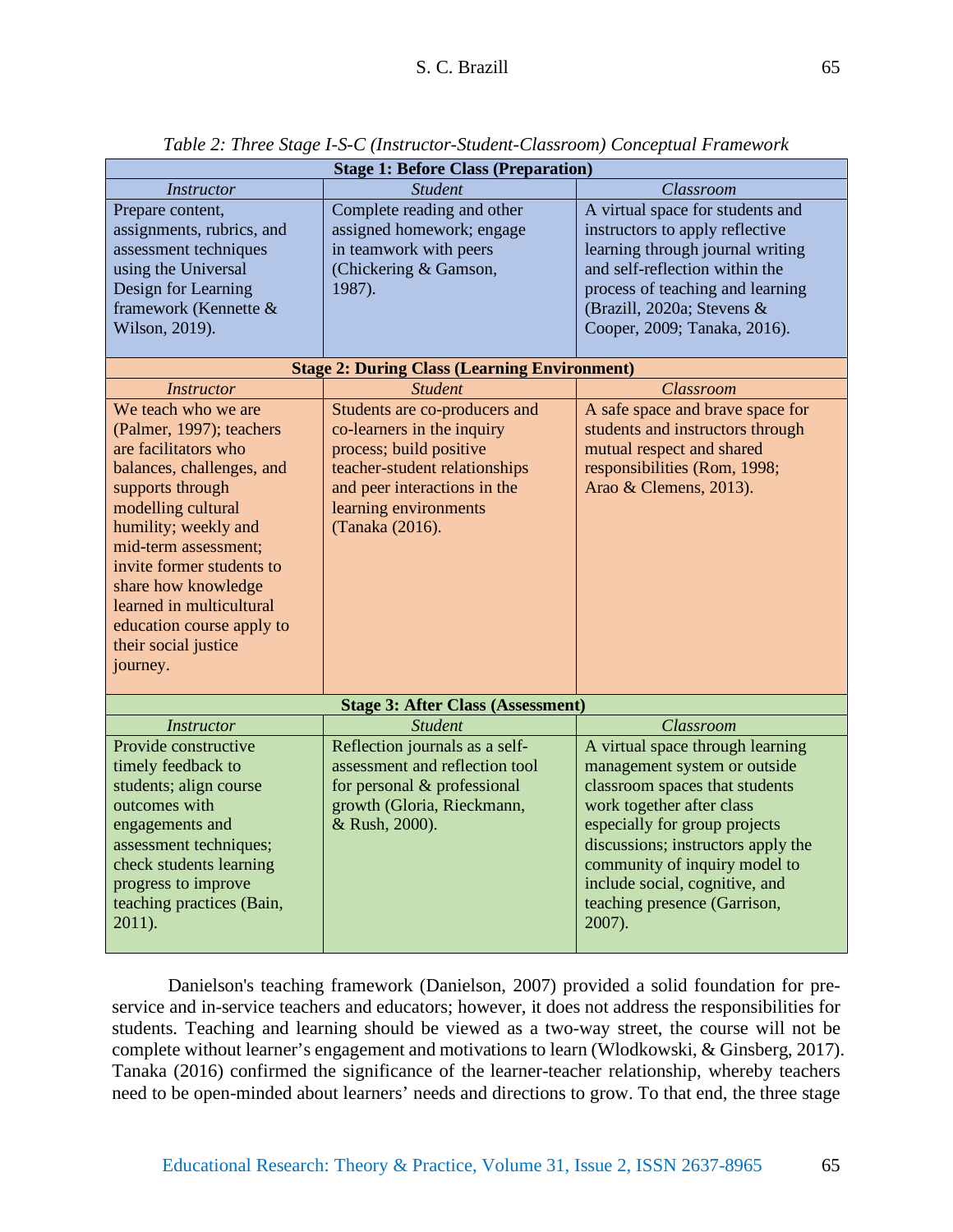I-S-C (Instructor-Student-Classroom) conceptual framework fills the research gap by adding student responsibility as a vital piece in helping to create a positive learning environment. The three stage I-S-C (Instructor-Student-Classroom) as shown in Table 2 illustrates the study results in teaching practices employed in teaching the multicultural education course. In each stage, necessary actions are identified for the instructor, student, and classroom.

# **THEME 2: COURSE TOPICS & LEARNING EXPERIENCES**

The results showed that instructors should use the following pedagogical strategy to enhance students' learning experiences by aligning learning outcomes with engagements and assessments.

*Pedagogical Strategy 4: Align Learning Outcomes with Engagement and Assessments.* Based on the rankings of student perceptions as shown in Figure 4 and written comments, students found certain course topics and themes were more helpful. For instance, IEFA was ranked as the number one topic that contributed to their multicultural education learning journey and followed by race/ethnicity. This could be because IEFA was the focus of the course where students were required to complete the IEFA team project. Specifically, the multicultural education course was divided into three phases as listed below:

- 1. Starting the conversations (safe space, brave space, cultural humility, empathy, compassion, vulnerability, trust, etc.);
- 2. Explore identity (race, sexuality, gender, spirituality, age, socio-economic status, and ability); and
- 3. Implement IEFA through evaluating existing resources, creating unit & lesson plans, and presenting group IEFA projects.



*Figure 4.* Course topics and quality of student's learning experience.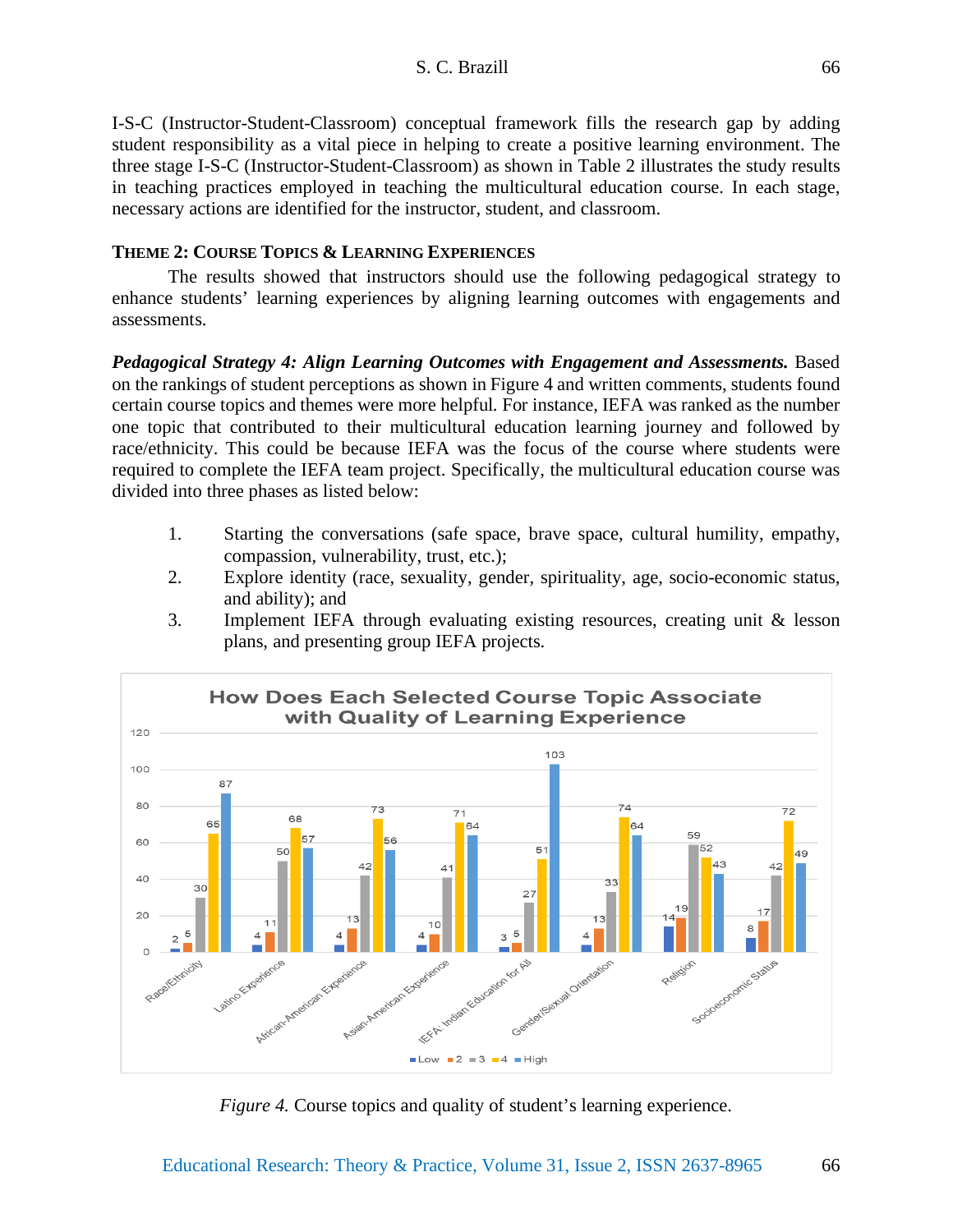Written comments from student's perspective emphasize how the course benefited their learning and professional teacher identity:

Student 1 noted:

My understanding of multicultural education has changed because when I started this course, I thought it would mostly be about different cultures. Instead, it was teaching me to be more open, and more comfortable regarding all cultures and identities. I learned how to strength my professional identity and to be a more culturally inclusive teacher.

Student 2 commented:

When I started this class, I thought that it was just one of those classes that was required and is not going to be helpful when I become a teacher, fortunately I was wrong. I became drawn to the class in many ways. I developed a new perspective on culture, diversity, identity, and social justice.

# Student 3 mentioned:

This class was one of the best courses I have taken because it touched on a lot of things that I was clueless about in my life. It helped me realize how I am going to handle certain situations, and it helped me realize who I want to be as a teacher.

The results indicated that learners appreciated the connections between course learning outcomes and course content/methods of teaching and assessment techniques (formative and summative). The conceptual framework as shown in Figure 5 demonstrates the rationale for designing the course to maximize learners' engagement in class as well as ways to evaluate the outcomes using the "backward design" model. Backward design integrates differentiated instructions to connect course content with learners through the staged processes of identifying desired outcomes, determining acceptable evidence, planning the learning experience, and actual instruction (Tomlinson & McTighe, 2006; Wiggins & McTighe, 2005; Wiggins & McTighe,1998). Moreover, Bloom's taxonomy (Bloom, 1956) and culturally responsive pedagogy (Gay, 2018) were applied in designing learning outcomes to meet learners where they are and address their individual needs.

In sum, this study advances knowledge for multicultural education by creating two new conceptual frameworks (Table 2 and Figure 5) for successfully teaching multicultural education that align with SoTL, safe space, and brave space.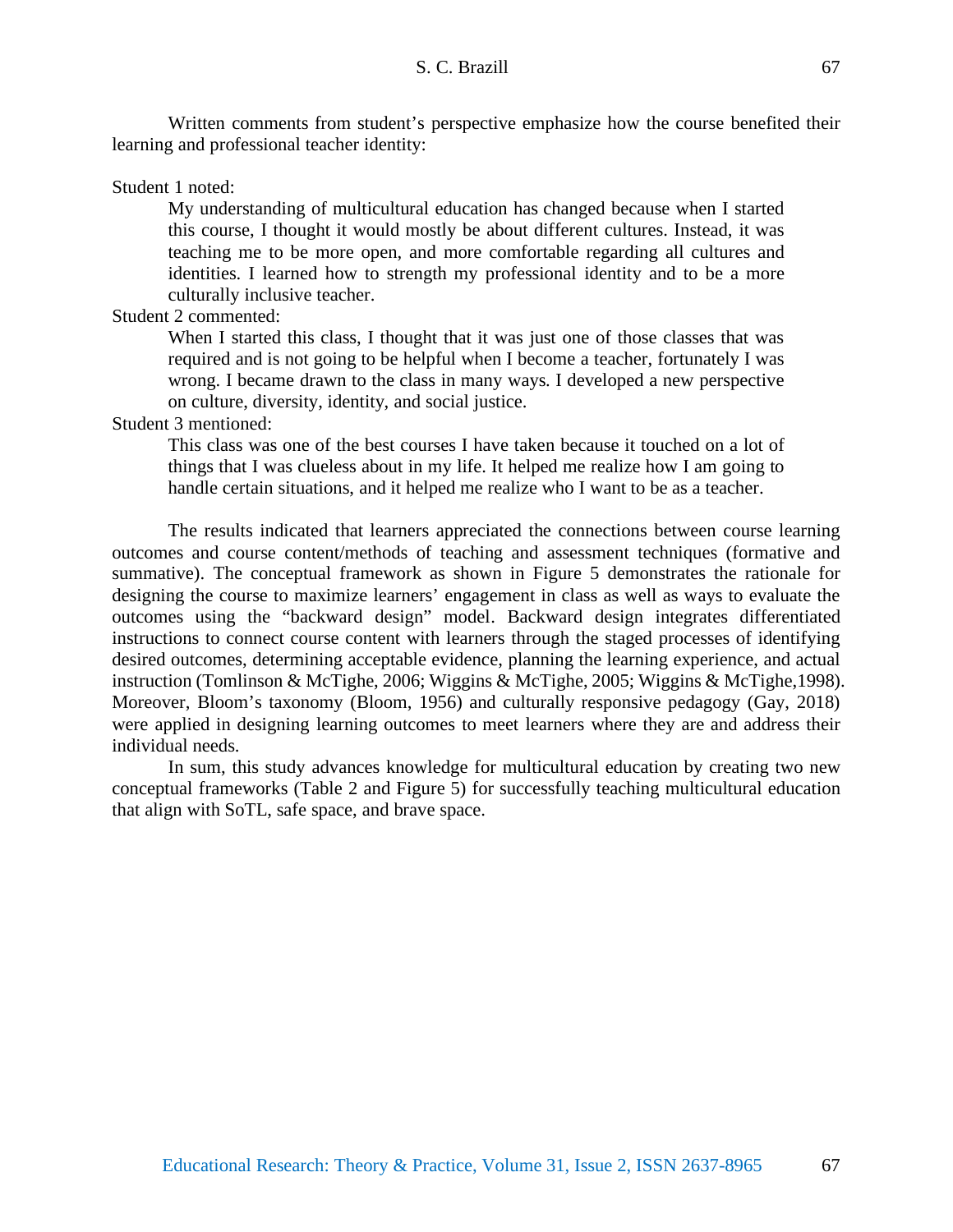

Rationale: Align Learning Outcomes to Engagement & Assessment





#### **DISCUSSION AND CONCLUSIONS**

Multicultural education curriculum and instruction provides students opportunities to engage and listen to a wide range of opinions on diversity and social justice issues. It allows students to keep an open mind to new ideas and respect people who hold different values. Moreover, it creates teaching moments for students to deal with conflict with respect and cultural humility. Such a critical self-reflexive process is important to create meaningful and challenging dialogues in multicultural education (Tanaka, 2016).

This research is significant because it provides best practices for future educators who teach courses addressing multicultural education or similar courses such as intercultural communication, race/ethnicity, or social justice. From this study, it is important to note that safe space and brave space are both vital aspects in the learning environment for teaching a multicultural education course. This is relevant in multicultural education because many challenging diversity topics are discussed and examined throughout the course.

Brave space is a vital aspect of the learning environment for a multicultural education course for three important reasons. First, brave space creates an empowering environment for students who have experienced traumatic events to share their perspectives. Second, brave space is vital for personal and intellectual growth through engaging conversations with challenging and

68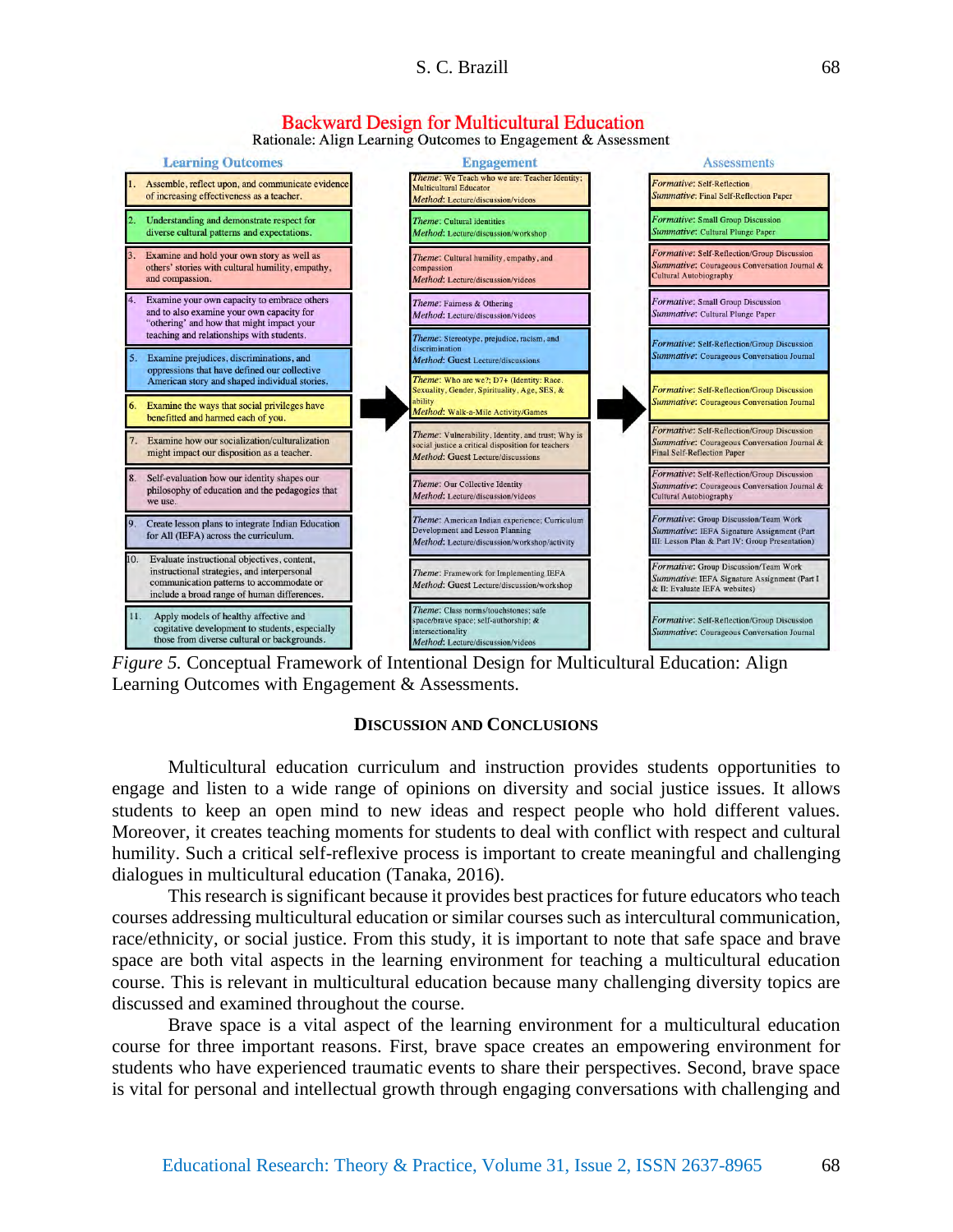supportive dialogues. Third, brave space allows students to engage in challenging dialogues as well as that makes them uncomfortable or challenges their personal beliefs.

There are several limitations to this study. First, it is a small sample size from a single university, and further research should sample a range of other universities. Second, this study tested for whether students agree that the course structure helps them learn, but not learning per se. The instructors/course designers set goals for student learning, and the purpose of this study was to determine if students agreed with the design. Thus, the data reflected students' beliefs regarding the course design, and does not assert that students know what is best for their own learning. Moreover, as a limitation, students may not be in a position to critically assess the course design. Since the research does not include data on student outcomes/achievement, the course design practices need to be examined in future research to find whether they effectively improve student learning. Third, further research is needed about how students incorporate knowledge learned in a multicultural education course into their post-graduation teaching as pre-service teachers. Finally, a longitudinal study of this kind would provide a better perspective on the impact of the course as well as provide insights into how the course might be improved. Future research should be done to provide guidance in this area.

#### **REFERENCES**

- Arao, B., & Clemens, K. (2013). From Safe Spaces to Brave Spaces. In *from The Art of Effective Facilitation* (pp. 135-150). Washington, DC: Stylus Publishing, LLC.
- Ashlee, A. A., & Ashlee K. C. (2015). *Vital: A torch for your social justice journey*. Cincinnati, OH:Brave Space Publishing.
- Ashwin, P., Boud, D., Coate, K., Hallett, F., & Keane, E. (2015). *Reflective teaching in higher education*. Bloomsbury Publishing.
- Bain, K. (2011). *What the best college teachers do*. Harvard University Press.
- Barr, R. B., & Tagg, J. (1995). From teaching to learning—A new paradigm for undergraduate education. *Change: The magazine of higher learning*, *27*(6), 12-26.
- Bass, R. (1999). The scholarship of teaching: What's the problem. *Inventio: Creative thinking about learning and teaching*, *1*(1), 1-10.
- Blais, J., P. Motz, C., & Pychyl, T. A. (2016). Mentored teaching, or how I learned to stop worrying and love teaching. *College Teaching*, *64*(1), 1-9.
- Bloom, B. S. (1956). Taxonomy of educational objectives. Vol. 1: Cognitive domain. *New York: McKay*, 20-24.
- Bowen, G. (2010). Service learning in the scholarship of teaching and learning: Effective practices. *International Journal for the Scholarship of Teaching and Learning*, *4*(2), 18.
- Brazill, S. (2016). Chinese to English translation: Identifying problems and providing solutions.
- Brazill, S. (2020a). For the Greater Good: Student Diversity and Identity in E-learning Environments. In *Society for Information Technology & Teacher Education International Conference* (pp. 1642-1647). Association for the Advancement of Computing in Education (AACE).
- Brazill, S. (2020b). Factors that Predict 12th Grade ACT STEM Scores and Implications for Teacher Education. In *Society for Information Technology & Teacher Education International Conference* (pp. 843-849). Association for the Advancement of Computing in Education (AACE).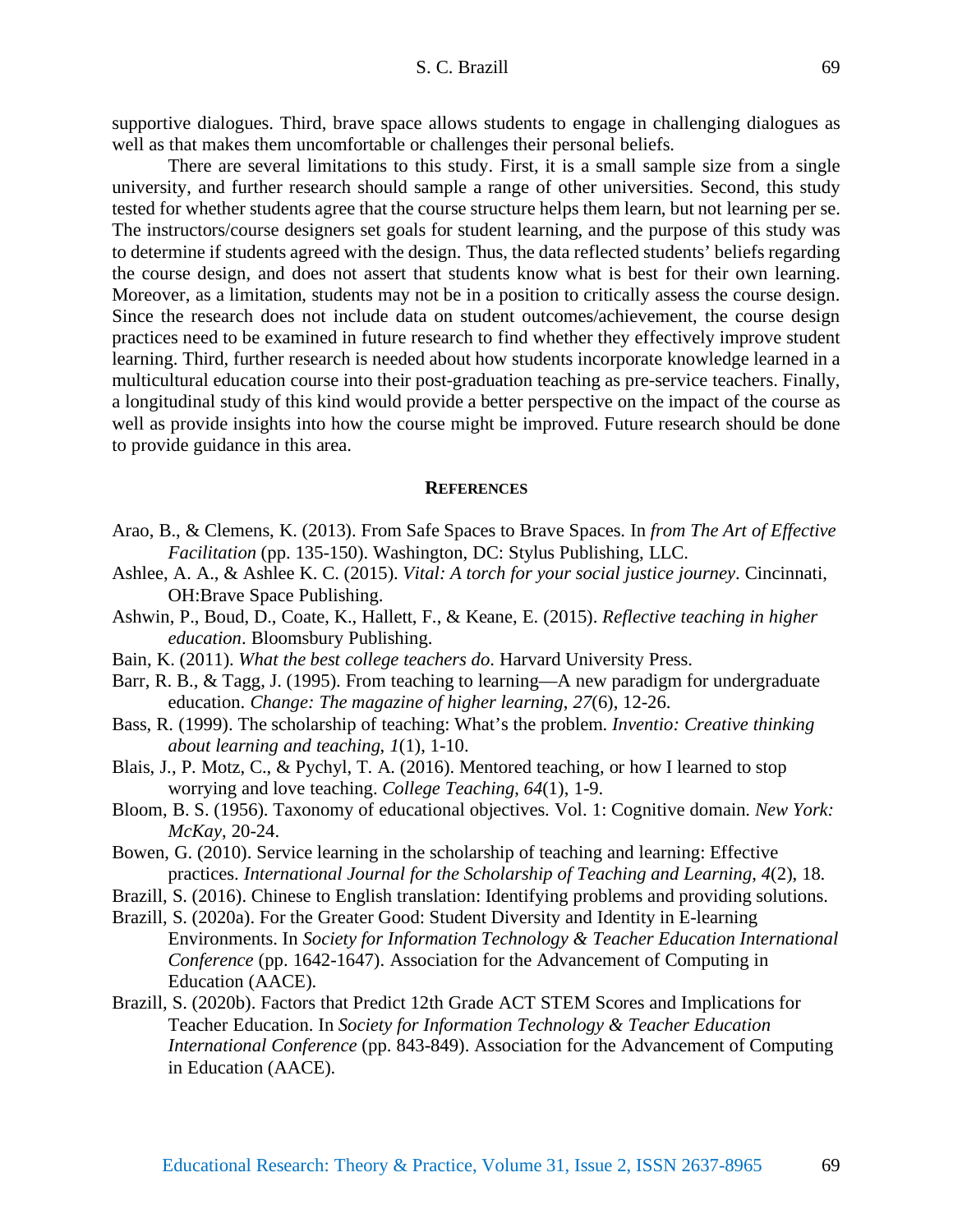- Brazill, S., Masters, M., & Munday, P. (2016). Analysis of human versus machine translation accuracy.
- Brazill, S. C. (2019a). Factors that Predict ACT Science Scores from a Multicultural Perspective. *Educational Research: Theory and Practice, 30*(2), 1-16.
- Brazill, S. C. (2019b). "The Relationship of Gender, School Attendance, and Grade Level with ACT English and Composite Test Scores." *In Global Learn 2019 Conference*. Association for the Advancement of Computing in Education (AACE).
- Brazill, S. C. (2019c). "Intercultural Comparison of E-Learning Behaviors of Chinese vs. American Students." In: Cheung S., Jiao J., Lee LK., Zhang X., Li K., Zhan Z. (eds) Technology in Education: Pedagogical Innovations. *Communications in Computer and Information Science*, vol 1048 (pp. 288-299). Springer.
- Brazill, S. C. (2020c). Race and Gender Factors in ACT English and Composite Scores. *Educational Research: Theory and Practice, 32*(1), 17-28.
- Chickering, A. W., & Gamson, Z. F. (1987). Seven principles for good practice in undergraduate education. *AAHE bulletin*, *3*, 7.
- Cranton, P. (2011). A transformative perspective on the scholarship of teaching and learning. *Higher Education Research & Development*, *30*(1), 75-86.
- Danielson, C. (2007). Enhancing professional practice: A framework for teaching. ASCD.
- Felten, P. (2013). Principles of good practice in SoTL. *Teaching and Learning Inquiry*, *1*(1), 121-125.
- Fisher, D., & Frey, N. (2013). *Better learning through structured teaching: A framework for the gradual release of responsibility*. ASCD.
- Gay, G. (2018). *Culturally responsive teaching: Theory, research, and practice*. Teachers College Press.
- Garrison, D. R. (2007). Online community of inquiry review: Social, cognitive, and teaching presence issues. *Journal of Asynchronous Learning Networks*, *11*(1), 61-72.
- Gilpin, L. S., & Liston, D. (2009). Transformative education in the scholarship of teaching and learning: An analysis of SoTL literature. *International Journal for the Scholarship of Teaching and Learning*, *3*(2), 11.
- Gloria, A. M., Rieckmann, T. R., & Rush, J. D. (2000). Issues and recommendations for teaching an ethnic/culture-based course. *Teaching of Psychology*, *27*(2), 102-107.
- Hagenauer, G., & Volet, S. E. (2014). Teacher–student relationship at university: an important yet under-researched field. *Oxford Review of Education*, *40*(3), 370-388.
- Harpe, S. E. (2015). How to analyze Likert and other rating scale data. *Currents in Pharmacy Teaching and Learning*, *7*(6), 836-850.
- Howe, W. A., & Lisi, P. L. (2018). *Becoming a multicultural educator: Developing awareness, gaining skills, and taking action*. Sage Publications.
- Hsieh, H. F., & Shannon, S. E. (2005). Three approaches to qualitative content analysis. *Qualitative health research, 15*(9), 1277-1288.
- Hutchings, P. (2000). Approaching the scholarship of teaching and learning. *Opening lines: Approaches to the scholarship of teaching and learning*, 1-10.
- Kennette, L. N., & Wilson, N. A. (2019). Universal Design for Learning (UDL): Student and Faculty Perceptions. *Journal of Effective Teaching in Higher Education*, *2*(1), 1-26.
- Mae, B., Cortez, D., & Preiss, R. W. (2013). Safe spaces, difficult dialogues, and critical thinking. *International Journal for the Scholarship of Teaching and Learning*, *7*(2), 5.